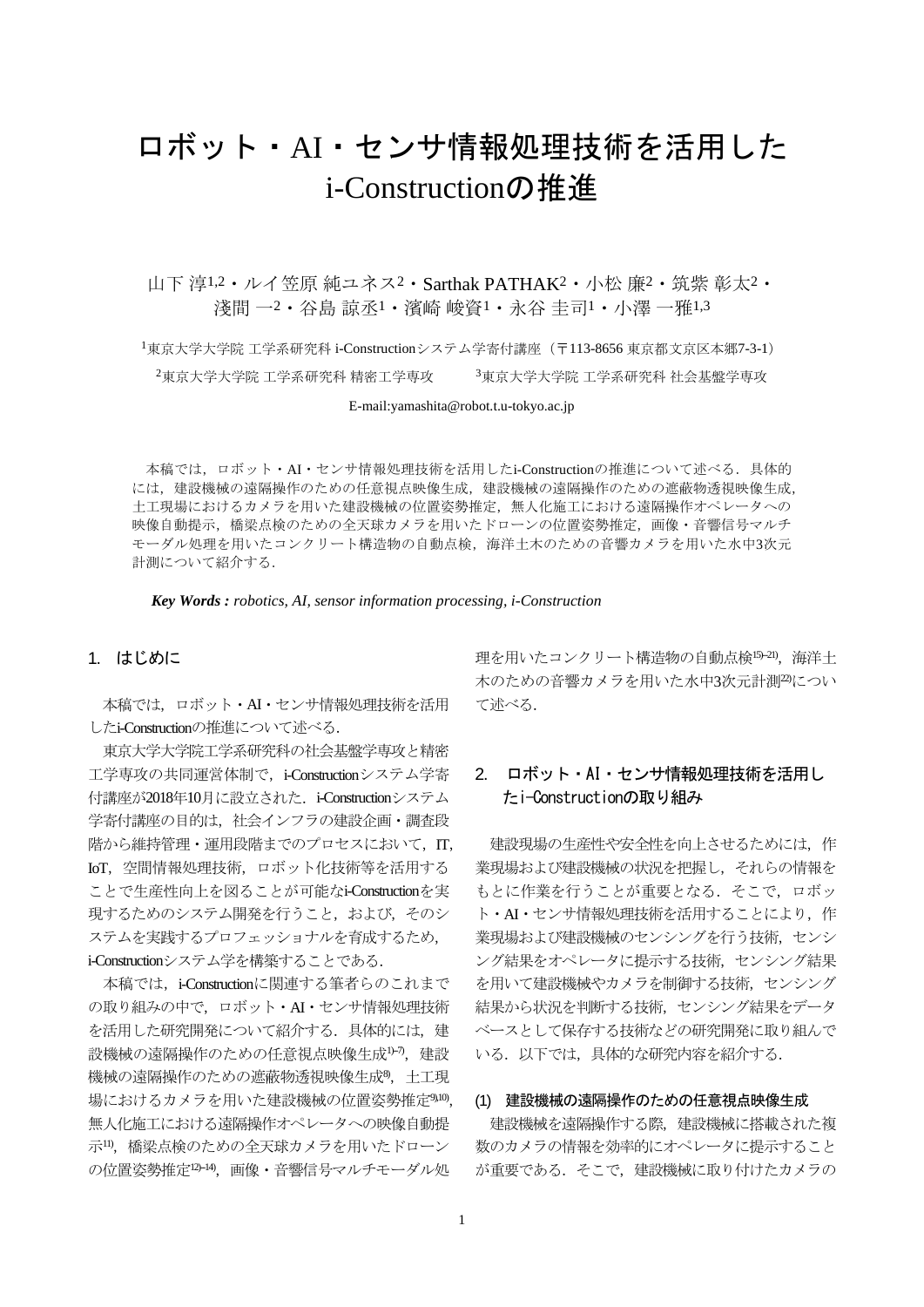映像に対して画像処理を施し,あたかも別の位置に設置 してあるカメラから見たような別視点映像を生成し、オ ペレータに提示する技術について研究開発を行っている  $(\boxtimes 1)$ <sup>1)-7</sup>).



図-1 別視点映像生成結果の例

## (2) 建設機械の遠隔操作のための遮蔽物透視映像生成

建設機械を遠隔操作する際、作業対象物が遮蔽物に隠 れて見えないことがある.そこでカメラと測距センサを 用いることで,視野を妨害する遮蔽物を映像中から除去 し,遮蔽物を透視したような映像を生成し,オペレータ に提示する技術について研究開発を行っている (図2) 8.



 (a)元の映像 (b)透視映像 図-2 遮蔽物透視映像生成結果の例

# (3) 土工現場におけるカメラを用いた建設機械の位置 姿勢推定

建設機械の位置計測が必要な場合,GNSS(衛星を利 用した測位システム)が一般的に用いられる方法の1つ である.しかし,土工現場によっては,GNSS信号が届 きにくい環境も存在する.そこで,建設機械にカメラを 搭載し,カメラから得られた映像に対して画像処理を施 すことにより,建設機械の位置と姿勢を推定する技術に ついて研究開発を行っている(図3)<sup>9,10)</sup>.



# (4) 無人化施工における遠隔操作オペレータへの映像 自動提示

無人化施工などの現場においては,環境中にパン・チ ルト・ズームが可能な外部カメラを設置して,外部カメ ラの映像を見ながら建設機械を遠隔操作することがある. このとき、建設機械のオペレータ以外にも、外部カメラ を制御するカメラオペレータが必要となる. そこで、画 像処理技術やAI技術を用いて状況を判断して外部カメラ を自動的に制御することでカメラオペレータを不要とし, 建設機械のオペレータのみで作業を可能とする技術につ いて研究開発を行っている (図4) 10.



図-4 映像自動提示結果の例

## (5) 橋梁点検のための全天球カメラを用いたドローン の位置姿勢推定

ドローンを用いて橋梁点検を行う際には,衛星からの GNSS信号が橋梁自体によって遮られ,ドローンの制御 および点検位置の確認に必要不可欠なドローンの位置姿 勢が分からなくなることがある.そこで,全天球カメラ と呼ばれる360度の視野を有するカメラをドローンに搭 載し,画像処理の技術を用いて全天球映像を解析するこ とにより,ドローンの位置姿勢を推定する技術について 研究開発を行っている (図5) 12-14).



図-5 位置姿勢推定結果の例

# (6) 画像・音響信号マルチモーダル処理を用いたコン クリート構造物の自動点検

コンクリート構造物の点検では,ハンマーでコンクリ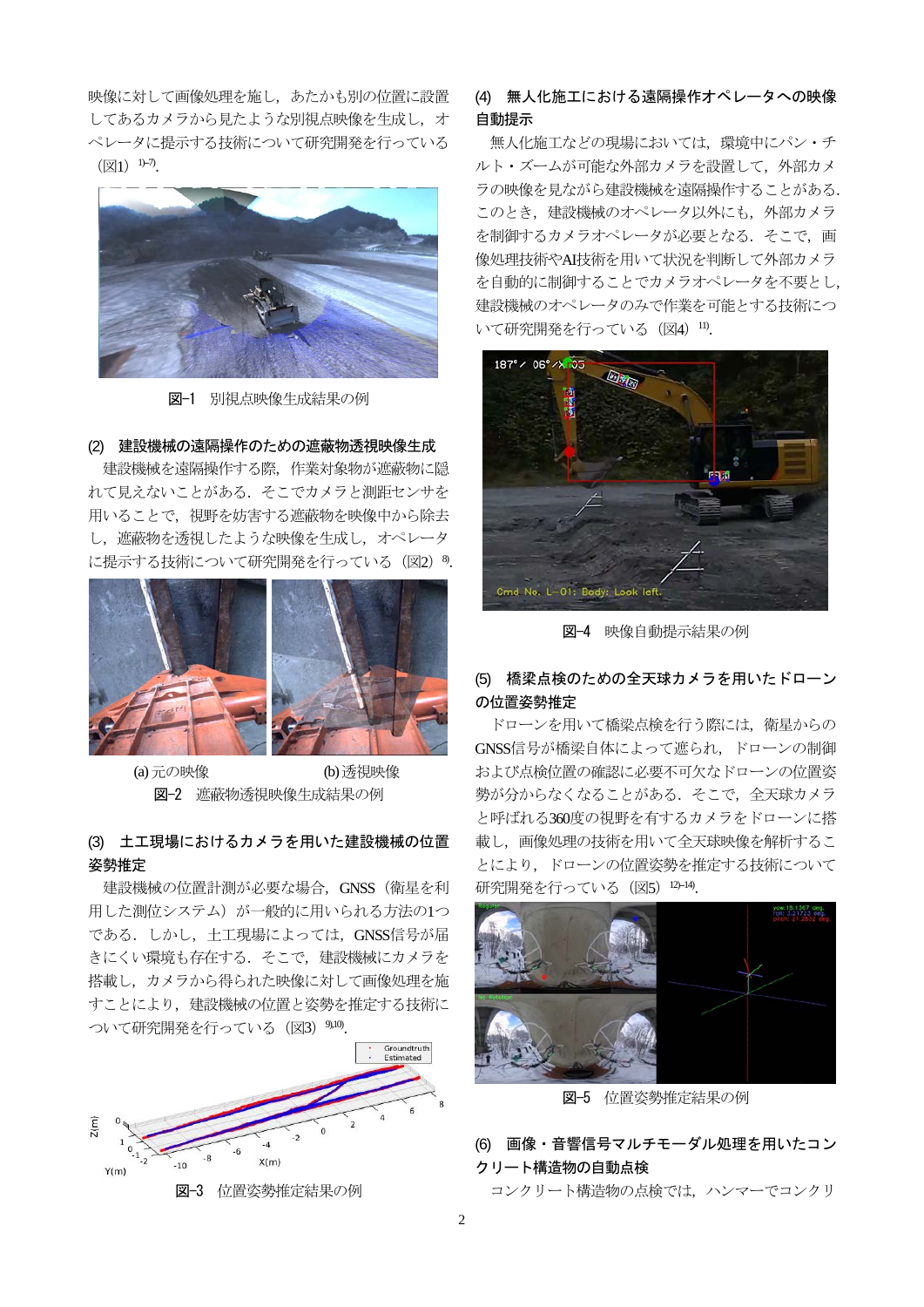ートを叩いた際の音を人間が聞くことでコンクリート状 況(変状)を調べる打音検査と呼ばれる方法が用いられ る.ここでは,画像処理技術・音響信号処理技術・AI技 術を組み合わせて用いることで,自動的に打音検査を行 う技術について研究開発を行っている (図6) 15-21).





図-6 打音検査結果の例

# (7) 海洋土木のための音響カメラを用いた水中3次元計 測

音響カメラと呼ばれる特殊なセンサを用いることで, 水中の状況を映像化することが可能であるが,映像のま までは3次元的な状況を把握することが難しい. そこで, 音響カメラで取得した映像を画像処理技術やAI技術で解 析することで,水中環境の3次元計測を実現する研究開 発を行っている (図7) <sup>20</sup>.



図-7 水中3次元計測結果の例

## 3. おわりに

本稿では,ロボット・AI・センサ情報処理技術を活用 したi-Constructionの推進について述べた.具体的には, 建設機械の遠隔操作のための任意視点映像生成、建設機 械の遠隔操作のための遮蔽物透視映像生成,土工現場に おけるカメラを用いた建設機械の位置姿勢推定、無人化 施工における遠隔操作オペレータへの映像自動提示,橋 梁点検のための全天球カメラを用いたドローンの位置姿 勢推定,画像・音響信号マルチモーダル処理を用いたコ ンクリート構造物の自動点検,海洋土木のための音響カ メラを用いた水中3次元計測について紹介した.

今後も,ロボット・AI・センサ情報処理技術を活用す ることで,建設現場での生産性向上や安全性向上に資す る研究開発に引き続き取り組む予定である.

謝辞:本研究の一部は,内閣府総合科学技術・イノベー ション会議の戦略的イノベーション創造プログラム (SIP)インフラ維持管理・更新・マネジメント技術, 総合科学技術・イノベーション会議が主導する革新的研 究開発推進プログラム(ImPACT),国土交通省建設技 術研究開発助成制度,一般財団法人日本建設情報総合セ ンター研究助成,および,株式会社安藤・間,株式会社 大林組,株式会社小松製作所,清水建設株式会社,東急 建設株式会社,富士通株式会社,株式会社フジタ,若築 建設株式会社との共同研究によって行われた.

### 参考文献

- 1) 佐藤 貴亮, 藤井 浩光, Alessandro Moro, 杉本 和也, 野末 晃, 三村 洋一, 小幡 克実, 山下 淳, 淺間 一: "無人化施 工用俯瞰映像提示システムの開発," 日本機械学会論 文集, Vol. 81, No. 823, 14-00031, 2015.
- 2) 小松 廉, 藤井 浩光, 山下 淳, 淺間 一: "カメラ配置設計 による故障時に備えたロボット遠隔操作のための俯 瞰映像提示システムの開発," 精密工学会誌, Vol. 81, No. 12, pp. 1206-1212, 2015.
- 3) 粟島 靖之, 小松 廉, 藤井 浩光, 田村 雄介, 山下 淳, 淺間 一: "ロボット遠隔操作のための LiDAR を用いた全方 位 3 次元測距による俯瞰映像上での障害物提示," 精 密工学会誌, Vol. 83, No. 12, pp. 1216-1223, 2017.
- 4) 岩滝 宗一郎, 孫 蔚, 藤井 浩光, 淵田 正隆, アレッサン ドロ モロ, 野田 隆司, 久禮 一樹, 中沢 浩一, 吉灘 裕, 山 下 淳, 淺間 一: "ブルドーザの位置姿勢変化および周 囲危険領域を提示可能な任意視点映像提示," 日本機 械学会論文集, Vol. 84, No. 866, 18-00196, 2018.
- 5) 岩滝 宗一郎, 淵田 正隆, モロ アレッサンドロ, 野田 隆 司, 矢津田 修, 中沢 浩一, 吉灘 裕, 山下 淳, 淺間 一: "レ ーザレーダと複数のカメラを用いた任意視点映像提 示システムのセンサキャリブレーション," 精密工学 会誌, Vol. 85, No. 12, pp. 1110-1116, 2019.
- 6) Weijie Chen, Sarthak Pathak, Alessandro Moro, Atsushi Yamashita and Hajime Asama: "Extrinsic Parameters Cal-